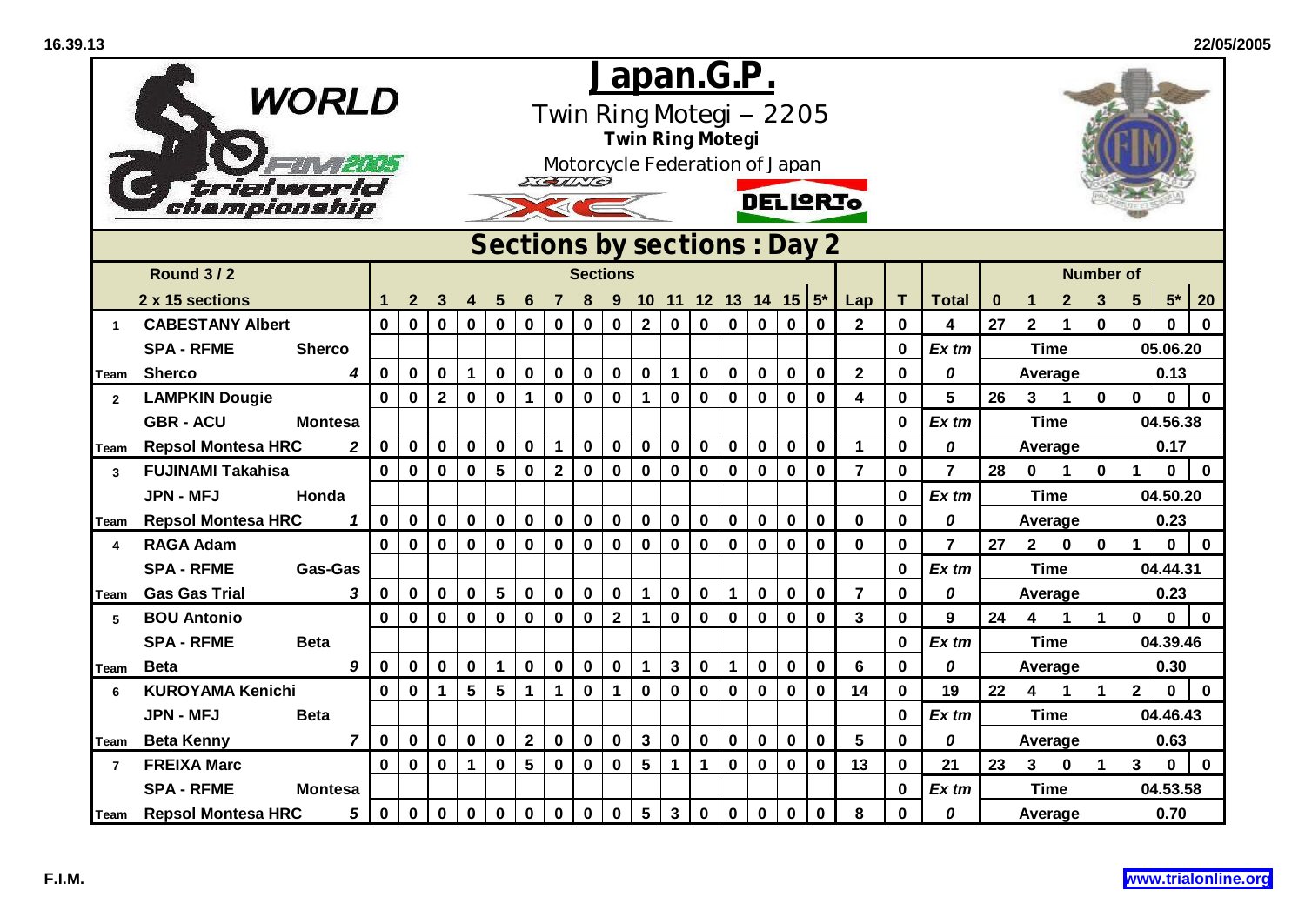|      | <b>WORLD</b>                |                | <u>Japan.G.P.</u><br>Twin Ring Motegi -- 2205<br><b>Twin Ring Motegi</b><br>Motorcycle Federation of Japan<br>ECALES |              |                         |                         |                 |                 |                         |                  |                 |                         |                 |                      |              |             |                             |             |     |              |              |          |                         |                |                      |                 |             |              |  |
|------|-----------------------------|----------------|----------------------------------------------------------------------------------------------------------------------|--------------|-------------------------|-------------------------|-----------------|-----------------|-------------------------|------------------|-----------------|-------------------------|-----------------|----------------------|--------------|-------------|-----------------------------|-------------|-----|--------------|--------------|----------|-------------------------|----------------|----------------------|-----------------|-------------|--------------|--|
|      | trialworlo<br>championship  |                |                                                                                                                      |              |                         |                         |                 |                 |                         |                  |                 |                         |                 |                      |              |             | <b>DELIQRIO</b>             |             |     |              |              |          |                         |                |                      |                 |             |              |  |
|      |                             |                |                                                                                                                      |              |                         |                         |                 |                 |                         |                  |                 |                         |                 |                      |              |             | Sections by sections: Day 2 |             |     |              |              |          |                         |                |                      |                 |             |              |  |
|      | <b>Round 3/2</b>            |                |                                                                                                                      |              |                         |                         |                 |                 |                         |                  | <b>Sections</b> |                         |                 |                      |              |             |                             |             |     |              |              |          |                         |                | <b>Number of</b>     |                 |             |              |  |
|      | 2 x 15 sections             |                |                                                                                                                      | $\mathbf{2}$ | 3                       | 4                       | 5               | 6               |                         | 8                | 9               |                         |                 |                      |              |             | 10 11 12 13 14 15 $5^*$     |             | Lap | т            | <b>Total</b> | $\bf{0}$ | 1                       | $\mathbf{2}$   | 3                    | $5\phantom{.0}$ | $5*$        | 20           |  |
| 8    | <b>NOZAKI Fumitaka</b>      |                | $\mathbf 0$                                                                                                          | $\mathbf 0$  | $5\phantom{.0}$         | $\mathbf{3}$            | 5               | $5\phantom{1}$  | 5                       | $\bf{0}$         | $\bf{0}$        | $\mathbf 1$             | $\mathbf 0$     | $\mathbf 2$          | $\mathbf 0$  | $\pmb{0}$   | 1                           | $\bf{0}$    | 27  | 0            | 36           | 18       | 4                       | $\mathbf{2}$   | $\mathbf{1}$         | 5               | $\bf{0}$    | $\bf{0}$     |  |
|      | <b>JPN - MFJ</b>            | Scorpa         |                                                                                                                      |              |                         |                         |                 |                 |                         |                  |                 |                         |                 |                      |              |             |                             |             |     | 0            | $Ex$ tm      |          | <b>Time</b>             |                |                      |                 | 04.51.34    |              |  |
| Team | <b>Scorpa Racing</b>        | 12             | $\mathbf 0$                                                                                                          | $\mathbf 0$  | $\mathbf 1$             | $\mathbf{2}$            | $\sqrt{5}$      | $\mathbf 0$     | $\mathbf 1$             | $\boldsymbol{0}$ | $\bf{0}$        | $\mathbf 0$             | $\mathbf 0$     | $\mathbf 0$          | $\mathbf 0$  | $\bf{0}$    | $\pmb{0}$                   | $\mathbf 0$ | 9   | $\mathbf 0$  | 0            |          | Average                 |                |                      |                 | 1.20        |              |  |
| 9    | <b>JARVIS Graham</b>        |                | $\mathbf{0}$                                                                                                         | $\mathbf 0$  | $\overline{\mathbf{2}}$ | $5\phantom{.0}$         | $\mathbf{2}$    | $\mathbf 1$     | $\overline{\mathbf{2}}$ | $\mathbf 0$      | $\mathbf{1}$    | $5\phantom{a}$          | $\mathbf 0$     | 5                    | $\mathbf 0$  | $\mathbf 0$ | $\mathbf 1$                 | $\bf{0}$    | 24  | 0            | 41           | 14       | $\overline{7}$          | 3              | $\blacktriangleleft$ | 5               | $\mathbf 0$ | $\bf{0}$     |  |
|      | <b>GBR - ACU</b>            | <b>Sherco</b>  |                                                                                                                      |              |                         |                         |                 |                 |                         |                  |                 |                         |                 |                      |              |             |                             |             |     | 0            | $Ex$ tm      |          | <b>Time</b>             |                |                      | 05.08.41        |             |              |  |
| Team | <b>Sherco</b>               | 8              | $\mathbf 0$                                                                                                          | $\mathbf 0$  | $\mathbf 1$             | $\mathbf 1$             | $5\phantom{a}$  | $\mathbf 0$     | $\mathbf 1$             | $\boldsymbol{0}$ | $\mathbf 1$     | 5                       | $\mathbf{3}$    | $\boldsymbol{0}$     | $\mathbf 0$  | $\mathbf 0$ | $\mathbf 0$                 | $\mathbf 0$ | 17  | $\mathbf{0}$ | 0            |          | Average                 |                |                      | 1.37            |             |              |  |
| 10   | <b>SHIBUYA Isao</b>         |                | $\mathbf{0}$                                                                                                         | $\mathbf 0$  | $\mathbf 0$             | $\overline{\mathbf{2}}$ | 5               | 5               | 5                       | $\mathbf 0$      | $\mathbf{1}$    | $\overline{\mathbf{3}}$ | $\mathbf 0$     | 5 <sup>5</sup>       | $\mathbf 0$  | $\mathbf 0$ | $\mathbf 0$                 | $\mathbf 0$ | 26  | $\mathbf{0}$ | 45           | 17       | $\mathbf{3}$            | $\overline{2}$ |                      | $\overline{7}$  | $\mathbf 0$ | $\mathbf{0}$ |  |
|      | <b>JPN - MFJ</b>            | Yamaha         |                                                                                                                      |              |                         |                         |                 |                 |                         |                  |                 |                         |                 |                      |              |             |                             |             |     | 0            | $Ex$ tm      |          | <b>Time</b>             |                |                      |                 | 04.44.40    |              |  |
| Team | <b>Shibuya TYS</b>          | 21             | $\mathbf 0$                                                                                                          | $\bf{0}$     | $\mathbf 0$             | $5\phantom{1}$          | $5\phantom{a}$  | $\mathbf 1$     | $5\phantom{.0}$         | $\mathbf 0$      | $\overline{2}$  | $\mathbf 0$             | $\mathbf 0$     | $\mathbf 0$          | $\mathbf 0$  | $\bf{0}$    | $\mathbf 1$                 | $\bf{0}$    | 19  | 0            | 0            |          | Average                 |                |                      |                 | 1.50        |              |  |
| 11   | <b>TANAKA Taichi</b>        |                | $\mathbf{0}$                                                                                                         | $\mathbf 0$  | $\mathbf{1}$            | $5\phantom{.0}$         | $5\phantom{.0}$ | $\mathbf{1}$    | $\bf{0}$                | $\mathbf 0$      | $\mathbf{1}$    | $5\phantom{.0}$         | $\mathbf{1}$    | $\blacktriangleleft$ | $\mathbf{1}$ | $\mathbf 0$ | $\blacktriangleleft$        | $\bf{0}$    | 22  | 0            | 45           | 12       | 10                      | $\mathbf 1$    | $\mathbf 1$          | 6               | $\bf{0}$    | $\mathbf 0$  |  |
|      | <b>JPN - MFJ</b>            | <b>Gas-Gas</b> |                                                                                                                      |              |                         |                         |                 |                 |                         |                  |                 |                         |                 |                      |              |             |                             |             |     | 0            | $Ex$ tm      |          | <b>Time</b>             |                |                      |                 | 04.49.32    |              |  |
| Team | <b>Taichi Racing Team</b>   | 19             | $\mathbf 0$                                                                                                          | $\mathbf 0$  | $\mathbf 0$             | $5\phantom{1}$          | $5\phantom{a}$  | $\mathbf 2$     | $5\phantom{.0}$         | $\mathbf 0$      | $\mathbf{1}$    | $\mathbf{3}$            | $\mathbf 1$     | $\mathbf 0$          | $\mathbf 0$  | $\pmb{0}$   | 1                           | $\bf{0}$    | 23  | $\mathbf 0$  | 0            |          | Average                 |                |                      |                 | 1.50        |              |  |
| 12   | <b>OGAWA Tomoyuki</b>       |                | $\mathbf 0$                                                                                                          | $\mathbf 0$  | $\bf{0}$                | $\mathbf{1}$            | 1               | 5               | 5                       | $\mathbf 1$      | $\mathbf{3}$    | $5\phantom{.0}$         | 1               | $\mathbf 0$          | $\mathbf 0$  | $\mathbf 0$ | $\mathbf 1$                 | $\bf{0}$    | 23  | $\mathbf 0$  | 46           | 15       | 6                       | 1              | 1                    | $\overline{7}$  | $\mathbf 0$ | $\bf{0}$     |  |
|      | <b>JPN - MFJ</b>            | Honda          |                                                                                                                      |              |                         |                         |                 |                 |                         |                  |                 |                         |                 |                      |              |             |                             |             |     | 0            | $Ex$ tm      |          | <b>Time</b>             |                |                      |                 | 04.48.21    |              |  |
| Team | <b>HRC</b>                  | 17             | $\mathbf 0$                                                                                                          | $\mathbf 0$  | $\mathbf 0$             | $5\phantom{a}$          | $5\phantom{a}$  | $\overline{2}$  | $\mathbf 1$             | $\mathbf 0$      | $5\phantom{.0}$ | $5\phantom{a}$          | $\bf{0}$        | $\mathbf 0$          | $\bf{0}$     | $\mathbf 0$ | $\pmb{0}$                   | $\bf{0}$    | 23  | 0            | 0            |          | Average                 |                |                      | 1.53            |             |              |  |
| 13   | <b>PASCUET Jordi</b>        |                | $\mathbf{0}$                                                                                                         | $\mathbf{0}$ | $\mathbf{3}$            | $5\phantom{.0}$         | 5               | $\overline{2}$  | 5                       | $\pmb{0}$        | $\mathbf{1}$    | $\mathbf{3}$            | 3               | 1                    | $\mathbf 0$  | $\mathbf 0$ | $\bf{0}$                    | $\bf{0}$    | 28  | 0            | 48           | 14       | $\overline{\mathbf{4}}$ | $\overline{2}$ | $5\phantom{.0}$      | 5               | $\mathbf 0$ | $\mathbf 0$  |  |
|      | <b>SPA - RFME</b>           | <b>Gas-Gas</b> |                                                                                                                      |              |                         |                         |                 |                 |                         |                  |                 |                         |                 |                      |              |             |                             |             |     | $\mathbf{0}$ | $Ex$ tm      |          | <b>Time</b>             |                |                      |                 | 04.33.57    |              |  |
| Team | <b>Pascuet</b>              | 10             | $\mathbf 0$                                                                                                          | $\mathbf 0$  | $\overline{\mathbf{2}}$ | $5\phantom{1}$          | 5               | $\mathbf 0$     | $\mathbf 0$             | $\pmb{0}$        | $\mathbf{1}$    | $\mathbf{3}$            | $\mathbf{3}$    | $\mathbf 0$          | $\mathbf{1}$ | $\mathbf 0$ | $\mathbf 0$                 | $\mathbf 0$ | 20  | $\mathbf{0}$ | 0            |          | Average                 |                |                      |                 | 1.60        |              |  |
| 14   | <b>BLAZUSIAK Tadeusz</b>    |                | $\mathbf{0}$                                                                                                         | $\mathbf 0$  | $\mathbf 0$             | $5\phantom{.0}$         | $5\phantom{.0}$ | $5\phantom{.0}$ | $\mathbf{1}$            | $\mathbf 1$      | $\mathbf 0$     | $5\phantom{1}$          | 5 <sup>5</sup>  | $\mathbf 0$          | $\mathbf{1}$ | $\mathbf 0$ | $\mathbf 0$                 | $\mathbf 0$ | 28  | $\mathbf{0}$ | 63           | 14       | $\mathbf{3}$            | $\mathbf 1$    | $\mathbf 1$          | 11              | $\mathbf 0$ | $\mathbf 0$  |  |
|      | <b>POL - PZM</b>            | <b>Gas-Gas</b> |                                                                                                                      |              |                         |                         |                 |                 |                         |                  |                 |                         |                 |                      |              |             |                             |             |     | $\bf{0}$     | $Ex$ tm      |          | <b>Time</b>             |                |                      |                 | 04.45.28    |              |  |
|      | <b>Team</b> Kegel Blazusiak | 11             | $\mathbf 0$                                                                                                          | $\mathbf 0$  | $5\phantom{.0}$         | $\mathbf 2$             | 5               | $5\phantom{.0}$ | $5\phantom{.0}$         | $\boldsymbol{0}$ | $\mathbf 0$     | $\mathbf{3}$            | $5\phantom{.0}$ | $\mathbf 0$          | $\bf{0}$     | $\bf{0}$    | $5\phantom{.0}$             | $\mathbf 0$ | 35  | 0            | 0            |          | Average                 |                |                      |                 | 2.10        |              |  |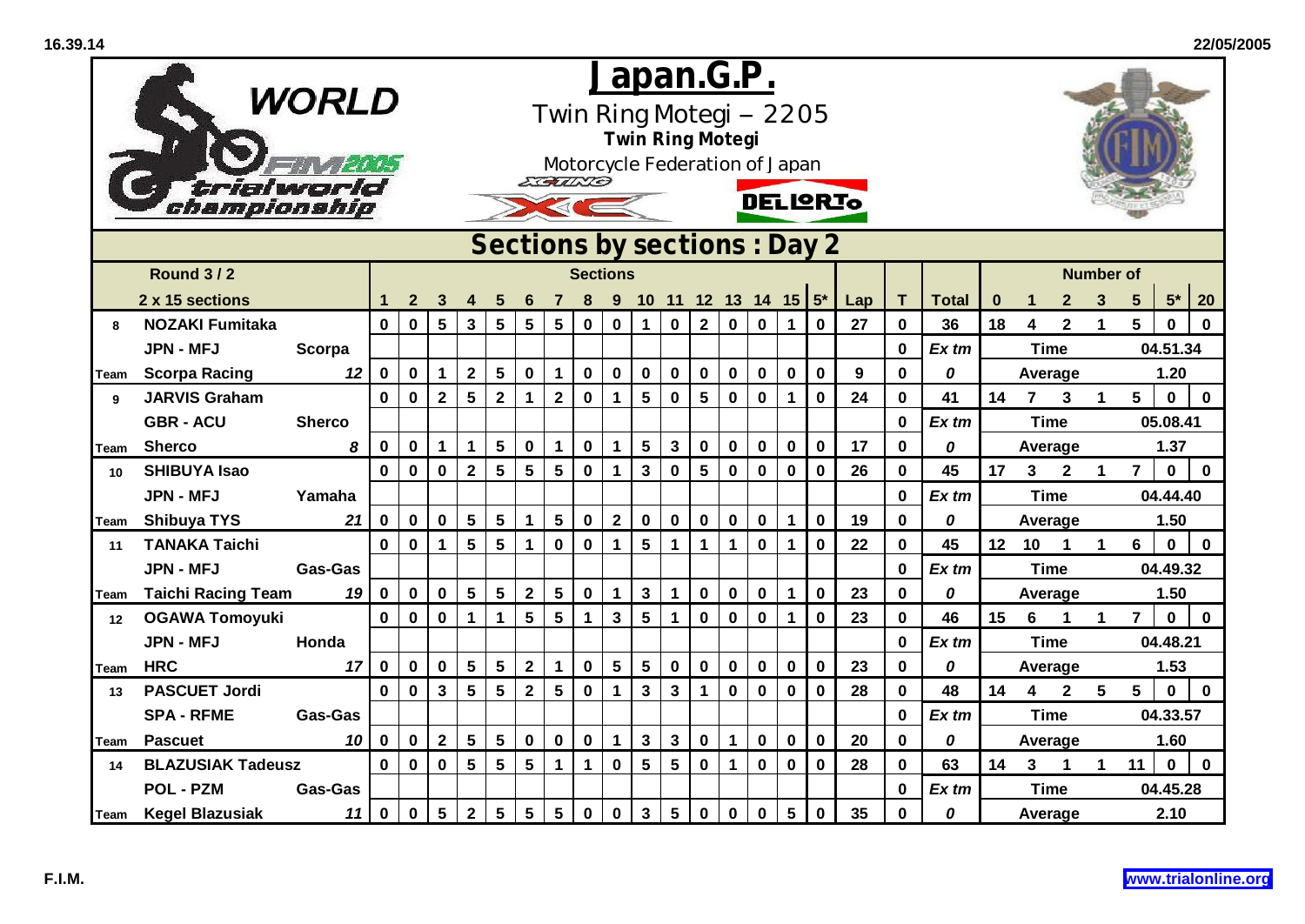|             | championship                | <b>WORLD</b>   |                 | <u>Japan.G.P.</u><br>Twin Ring Motegi -- 2205<br><b>Twin Ring Motegi</b><br>Motorcycle Federation of Japan<br>EGILLO<br><b>DELIQRIO</b><br>Sections by sections : Day 2 |                         |                         |                 |                 |                 |                 |                         |                 |                         |                         |                 |                |                         |             |     |              |              |                 |                |                  |                         |                 |             |             |  |
|-------------|-----------------------------|----------------|-----------------|-------------------------------------------------------------------------------------------------------------------------------------------------------------------------|-------------------------|-------------------------|-----------------|-----------------|-----------------|-----------------|-------------------------|-----------------|-------------------------|-------------------------|-----------------|----------------|-------------------------|-------------|-----|--------------|--------------|-----------------|----------------|------------------|-------------------------|-----------------|-------------|-------------|--|
|             |                             |                |                 |                                                                                                                                                                         |                         |                         |                 |                 |                 |                 |                         |                 |                         |                         |                 |                |                         |             |     |              |              |                 |                |                  |                         |                 |             |             |  |
|             | <b>Round 3/2</b>            |                |                 |                                                                                                                                                                         |                         |                         |                 |                 |                 |                 | <b>Sections</b>         |                 |                         |                         |                 |                |                         |             |     |              |              |                 |                |                  | <b>Number of</b>        |                 |             |             |  |
|             | 2 x 15 sections             |                |                 | $\mathbf{2}$                                                                                                                                                            | 3                       | 4                       | 5               | 6               |                 | 8               | 9                       |                 |                         |                         |                 |                | 10 11 12 13 14 15 $5^*$ |             | Lap | T.           | <b>Total</b> | $\bf{0}$        |                | $\mathbf{2}$     | 3                       | $5\phantom{.0}$ | $5*$        | 20          |  |
| 15          | <b>CONNOR Sam</b>           |                | $\mathbf 0$     | $\mathbf 0$                                                                                                                                                             | 3                       | 5                       | 5               | $5\phantom{1}$  | 5               | $\bf{0}$        | 3                       | $5\phantom{.0}$ | $\mathbf 1$             | $\overline{2}$          | $\mathbf 0$     | $\mathbf 0$    | $5\phantom{.0}$         | $\bf{0}$    | 39  | $\mathbf 0$  | 74           | 11              | $\overline{3}$ | 1                | 3                       | 12              | $\bf{0}$    | $\bf{0}$    |  |
|             | <b>GBR - ACU</b>            | <b>Sherco</b>  |                 |                                                                                                                                                                         |                         |                         |                 |                 |                 |                 |                         |                 |                         |                         |                 |                |                         |             |     | 0            | $Ex$ tm      |                 | <b>Time</b>    |                  |                         |                 | 04.36.34    |             |  |
| <b>Team</b> | <b>Sherco</b>               | $\mathbf 0$    | $5\phantom{.0}$ | $\mathbf 1$                                                                                                                                                             | $5\phantom{.0}$         | $5\phantom{a}$          | $5\phantom{.0}$ | $5\phantom{.0}$ | $\bf{0}$        | $\mathbf 1$     | $\mathbf{3}$            | $\mathbf 0$     | $\mathbf 0$             | $\mathbf 0$             | $\mathbf 0$     | $5\phantom{1}$ | $\mathbf 0$             | 35          | 0   | 0            |              | Average         |                |                  |                         | 2.47            |             |             |  |
| 16          | <b>JUAN Jose-Maria</b>      |                | $\mathbf{1}$    | $\mathbf 1$                                                                                                                                                             | $5\phantom{.0}$         | $5\phantom{.0}$         | $5\phantom{1}$  | 5               | $5\phantom{1}$  | $\mathbf{3}$    | $\overline{\mathbf{2}}$ | $5\phantom{.0}$ | 5                       | $\mathbf{2}$            | $\mathbf{1}$    | $\mathbf 0$    | $\mathbf{3}$            | $\mathbf 0$ | 48  | $\mathbf 0$  | 80           | $5\phantom{1}$  | 7              | 3                | $\overline{\mathbf{4}}$ | 11              | $\bf{0}$    | $\mathbf 0$ |  |
|             | <b>SPA - RFME</b>           | <b>Montesa</b> |                 |                                                                                                                                                                         |                         |                         |                 |                 |                 |                 |                         |                 |                         |                         |                 |                |                         |             |     | 0            | Ex tm        |                 | <b>Time</b>    |                  |                         | 04.24.29        |             |             |  |
| Team        | <b>RFME Equipo Nacional</b> | 24             | $\mathbf 0$     | $\mathbf 0$                                                                                                                                                             | 3 <sup>1</sup>          | $\mathbf{3}$            | $5\phantom{a}$  | $5\phantom{1}$  | $\mathbf 1$     | $\mathbf{1}$    | $\mathbf{1}$            | $5\phantom{.0}$ | $\overline{\mathbf{5}}$ | $\overline{\mathbf{2}}$ | $\pmb{0}$       | $\pmb{0}$      | $\mathbf 1$             | $\mathbf 0$ | 32  | $\mathbf{0}$ | 0            |                 | Average        |                  |                         | 2.67            |             |             |  |
| 17          | <b>MORRIS Shaun</b>         |                | $\mathbf{0}$    | $\mathbf 0$                                                                                                                                                             | $5\phantom{a}$          | $\overline{\mathbf{5}}$ | 5               | 1               | 5               | $\mathbf 0$     | 5                       | 5               | $\mathbf 0$             | 5                       | $5\phantom{.0}$ | $\mathbf 0$    | 1                       | $\mathbf 0$ | 42  | 0            | 84           | 11              | 2 <sup>1</sup> | $\mathbf{1}$     | $\mathbf{0}$            | 16              | $\mathbf 0$ | $\mathbf 0$ |  |
|             | <b>GBR - ACU</b>            | <b>Gas-Gas</b> |                 |                                                                                                                                                                         |                         |                         |                 |                 |                 |                 |                         |                 |                         |                         |                 |                |                         |             |     | 0            | $Ex$ tm      |                 | <b>Time</b>    |                  |                         |                 | 04.16.27    |             |  |
| Team        | <b>Prolec</b>               | 16             | $\mathbf 0$     | $\mathbf 0$                                                                                                                                                             | $5\phantom{.0}$         | $5\phantom{1}$          | $5\phantom{a}$  | $\mathbf 0$     | $5\phantom{.0}$ | $\mathbf 0$     | $\pmb{0}$               | $5\phantom{.0}$ | 5                       | $\mathbf{2}$            | $5\phantom{a}$  | $5\phantom{1}$ | $\pmb{0}$               | $\bf{0}$    | 42  | 0            | 0            |                 | Average        |                  |                         |                 | 2.80        |             |  |
| 18          | <b>OGAWA Tsuyoshi</b>       |                | $\mathbf{0}$    | $5\phantom{1}$                                                                                                                                                          | $\overline{\mathbf{2}}$ | 5 <sup>5</sup>          | $5\phantom{.0}$ | 5               | $\overline{2}$  | $5\phantom{1}$  | $\overline{\mathbf{3}}$ | $5\phantom{.0}$ | $\mathbf{2}$            | $\overline{2}$          | $\mathbf{1}$    | $\mathbf 0$    | 5                       | $\bf{0}$    | 47  | 0            | 87           | $\overline{7}$  | $2^{\circ}$    | $\boldsymbol{4}$ | $\overline{\mathbf{4}}$ | 13              | $\mathbf 0$ | $\mathbf 0$ |  |
|             | <b>JPN - MFJ</b>            | Honda          |                 |                                                                                                                                                                         |                         |                         |                 |                 |                 |                 |                         |                 |                         |                         |                 |                |                         |             |     | 0            | $Ex$ tm      |                 | <b>Time</b>    |                  |                         |                 | 05.01.13    |             |  |
| <b>Team</b> | <b>Mitani</b>               | 31             | $\mathbf 0$     | $\mathbf 0$                                                                                                                                                             | $\mathbf 0$             | $5\phantom{.0}$         | $5\phantom{a}$  | $5\phantom{1}$  | $5\phantom{1}$  | $\pmb{0}$       | $5\phantom{1}$          | $5\phantom{.0}$ | $\mathbf{1}$            | $\mathbf{3}$            | $\mathbf{3}$    | $\pmb{0}$      | $\mathbf 3$             | $\bf{0}$    | 40  | $\mathbf 0$  | 0            |                 | Average        |                  |                         |                 | 2.90        |             |  |
| 19          | <b>OKAMURA Masatoshi</b>    |                | $\mathbf{3}$    | $\mathbf{3}$                                                                                                                                                            | $5\phantom{.0}$         | $5\phantom{.0}$         | $5\phantom{1}$  | 5               | 5               | $5\phantom{.0}$ | $\mathbf{3}$            | $5\phantom{.0}$ | $\mathbf 2$             | $\mathbf{3}$            | $\mathbf{2}$    | $\bf{0}$       | 5                       | $\bf{0}$    | 56  | 0            | 100          | 5               | $\mathbf 1$    | $\mathbf{3}$     | $6\overline{6}$         | 15              | $\bf{0}$    | $\mathbf 0$ |  |
|             | <b>JPN - MFJ</b>            | Scorpa         |                 |                                                                                                                                                                         |                         |                         |                 |                 |                 |                 |                         |                 |                         |                         |                 |                |                         |             |     | 0            | $Ex$ tm      |                 | <b>Time</b>    |                  |                         |                 | 04.15.03    |             |  |
| Team        | Top Dogs S 156              | 32             | $\mathbf 0$     | $\mathbf 0$                                                                                                                                                             | $2^{\circ}$             | $5\phantom{.0}$         | $5\phantom{.0}$ | $5\phantom{.0}$ | $\mathbf{1}$    | $\mathbf 0$     | $\mathbf{3}$            | $5\phantom{.0}$ | 5                       | $\mathbf{3}$            | 5               | $\bf{0}$       | 5                       | $\mathbf 0$ | 44  | 0            | 0            |                 | Average        |                  |                         | 3.33            |             |             |  |
| 20          | <b>SAKATA Shota</b>         |                | $\mathbf{1}$    | $\mathbf 0$                                                                                                                                                             | $5\phantom{.0}$         | $5\phantom{.0}$         | 5               | $5\phantom{a}$  | $5\phantom{1}$  | $\mathbf{1}$    | $5\phantom{a}$          | $5\phantom{.0}$ | 5                       | 5                       | 5               | $\bf{0}$       | $\mathbf 3$             | $\bf{0}$    | 55  | $\mathbf 0$  | 109          | $5\phantom{.0}$ | 3 <sup>1</sup> | $\mathbf 0$      | $2^{\circ}$             | 20              | $\mathbf 0$ | $\mathbf 0$ |  |
|             | <b>JPN - MFJ</b>            | <b>Gas-Gas</b> |                 |                                                                                                                                                                         |                         |                         |                 |                 |                 |                 |                         |                 |                         |                         |                 |                |                         |             |     | 0            | $Ex$ tm      |                 | <b>Time</b>    |                  |                         |                 | 04.36.43    |             |  |
| Team        | <b>Gas Gas Shota</b>        | 34             | 0               | $\bf{0}$                                                                                                                                                                | $5\phantom{.0}$         | $5\phantom{.0}$         | 5               | 5               | 5               | $\mathbf 1$     | 5                       | $5\phantom{.0}$ | 5                       | $\mathbf{3}$            | 5               | $\bf{0}$       | 5                       | $\bf{0}$    | 54  | 0            | 0            |                 | Average        |                  |                         |                 | 3.63        |             |  |
| 21          | <b>TANAKA Hiroto</b>        |                | $\mathbf{0}$    | $5\phantom{.0}$                                                                                                                                                         | $\mathbf{3}$            | $5\phantom{.0}$         | $5\phantom{.0}$ | 5               | 5               | $5\phantom{a}$  | $5\phantom{1}$          | $5\phantom{.0}$ | $\mathbf{3}$            | $\mathbf{3}$            | $\mathbf{3}$    | $\mathbf 0$    | $\mathbf{3}$            | $\mathbf 0$ | 55  | $\mathbf 0$  | 110          | $\overline{2}$  | $\mathbf{2}$   | $\mathbf 0$      | 11                      | 15              | $\mathbf 0$ | $\mathbf 0$ |  |
|             | <b>JPN - MFJ</b>            | Honda          |                 |                                                                                                                                                                         |                         |                         |                 |                 |                 |                 |                         |                 |                         |                         |                 |                |                         |             |     | 0            | $Ex$ tm      |                 | <b>Time</b>    |                  |                         |                 | 04.23.53    |             |  |
| Team        | -----                       | 37             | $\mathbf{1}$    | $\mathbf{3}$                                                                                                                                                            | $5\phantom{.0}$         | 5                       | 5               | 5               | 5               | $\mathbf{3}$    | $\mathbf{3}$            | $5\phantom{.0}$ | 5                       | $\mathbf{3}$            | 3               |                | $\mathbf{3}$            | $\bf{0}$    | 55  | 0            | 0            |                 | Average        |                  |                         |                 | 3.67        |             |  |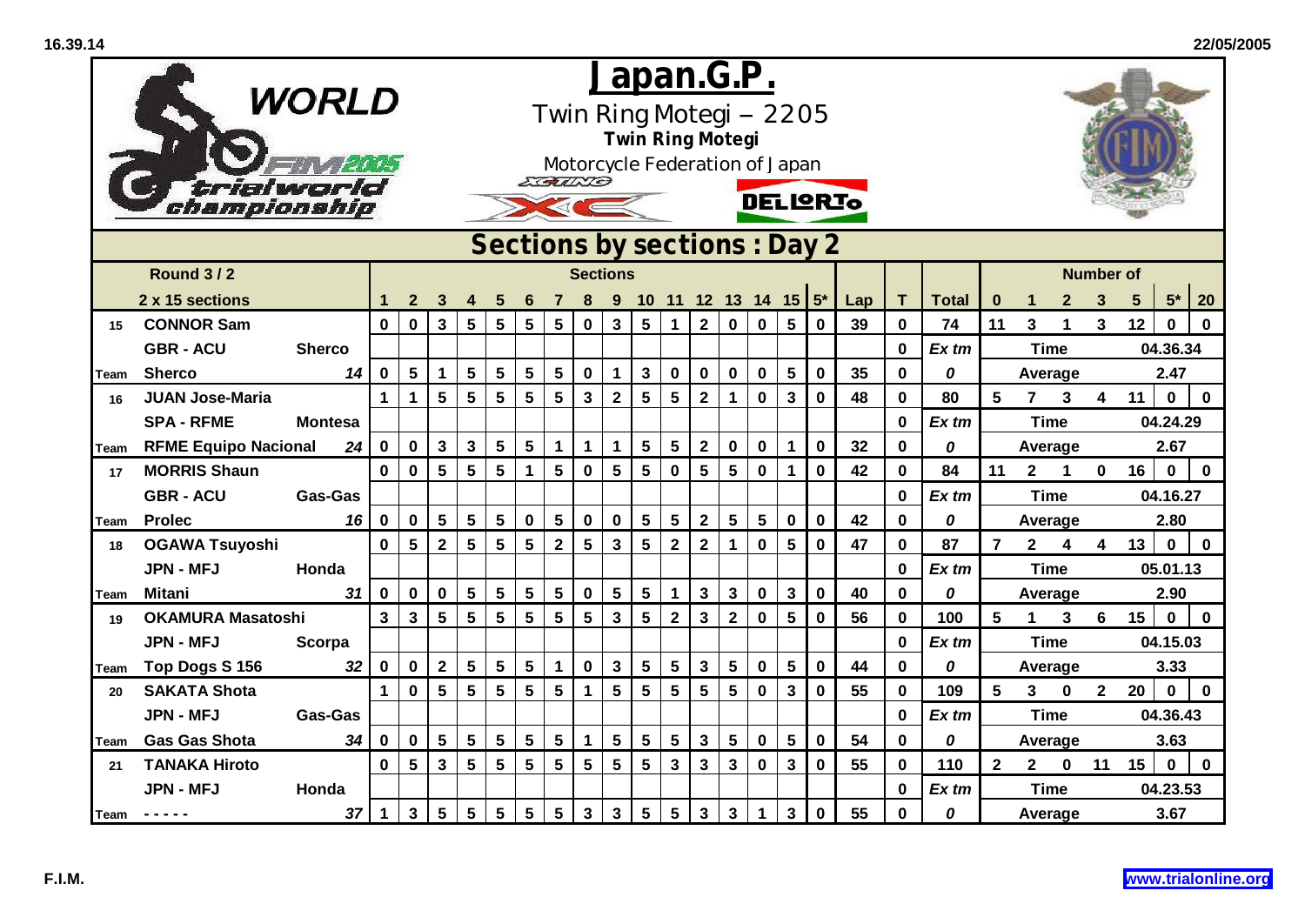|             | trialwor<br>championship                                            | WORLD           | <u>Japan.G.P.</u><br>Twin Ring Motegi -- 2205<br><b>Twin Ring Motegi</b><br>Motorcycle Federation of Japan<br>EGUND<br><b>DELIQRIO</b> |                 |                         |                 |                 |                 |                         |                         |                 |                 |                 |                         |                 |             |                         |             |     |              |              |                         |                |                |                  |            |                            |  |
|-------------|---------------------------------------------------------------------|-----------------|----------------------------------------------------------------------------------------------------------------------------------------|-----------------|-------------------------|-----------------|-----------------|-----------------|-------------------------|-------------------------|-----------------|-----------------|-----------------|-------------------------|-----------------|-------------|-------------------------|-------------|-----|--------------|--------------|-------------------------|----------------|----------------|------------------|------------|----------------------------|--|
|             | Sections by sections : Day 2<br><b>Round 3/2</b><br><b>Sections</b> |                 |                                                                                                                                        |                 |                         |                 |                 |                 |                         |                         |                 |                 |                 |                         |                 |             |                         |             |     |              |              |                         |                |                |                  |            |                            |  |
|             |                                                                     |                 |                                                                                                                                        |                 |                         |                 |                 |                 |                         |                         |                 |                 |                 |                         |                 |             |                         |             |     |              |              |                         |                |                | <b>Number of</b> |            |                            |  |
|             | 2 x 15 sections                                                     |                 |                                                                                                                                        | $\mathbf{2}$    | 3                       | 4               | 5               | 6               |                         |                         | 9               |                 |                 |                         |                 |             | 10 11 12 13 14 15 $5^*$ |             | Lap | T.           | <b>Total</b> | $\bf{0}$                | $\mathbf 1$    | $\mathbf{2}$   | 3                | $\sqrt{5}$ | 20<br>$5*$                 |  |
| 22          | <b>ONISHI Kazuhiro</b>                                              |                 | $\mathbf{1}$                                                                                                                           | $5\phantom{.0}$ | $5\phantom{.0}$         | 5               | $5\phantom{.0}$ | $5\phantom{1}$  | $5\phantom{1}$          | 3                       | 5               | $5\phantom{.0}$ | $5\phantom{1}$  | $5\phantom{.0}$         | $\mathbf{3}$    | $\mathbf 0$ | $5\phantom{1}$          | $\mathbf 0$ | 62  | $\mathbf 0$  | 111          | $\mathbf{3}$            | $\overline{3}$ | $\overline{2}$ | $\mathbf{3}$     | 19         | $\Omega$<br>$\bf{0}$       |  |
|             | <b>JPN - MFJ</b>                                                    | <b>Beta</b>     |                                                                                                                                        |                 |                         |                 |                 |                 |                         |                         |                 |                 |                 |                         |                 |             |                         |             |     | $\mathbf 0$  | $Ex$ tm      |                         | <b>Time</b>    |                |                  |            | 05.05.41                   |  |
| Team        | <b>Azzuro Beta XC Ting</b>                                          | 33              | $\mathbf 1$                                                                                                                            | $\mathbf 0$     | $\overline{\mathbf{2}}$ | $5\phantom{a}$  | $5\phantom{a}$  | $5\phantom{1}$  | $\overline{\mathbf{5}}$ | 5                       | $5\phantom{.0}$ | $5\phantom{1}$  | $\mathbf{3}$    | $\mathbf 1$             | $5\phantom{.0}$ | $\mathbf 0$ | $\mathbf{2}$            | $\mathbf 0$ | 49  | $\mathbf 0$  | 0            |                         | Average        |                |                  |            | 3.70                       |  |
| 23          | <b>TAKEYA Kenji</b>                                                 |                 | $\overline{3}$                                                                                                                         | $\mathbf{3}$    | $5\phantom{.0}$         | 5               | 5               | 5               | $5\phantom{a}$          | $5\phantom{.0}$         | $\mathbf{3}$    | 5               | $\mathbf{2}$    | $5\phantom{1}$          | $\mathbf{3}$    | $\mathbf 0$ | 5                       | $\mathbf 0$ | 59  | $\mathbf 0$  | 117          | $\mathbf{2}$            | 1              | 1              | 8                | 18         | $\mathbf 0$<br>$\mathbf 0$ |  |
|             | <b>JPN - MFJ</b>                                                    | Honda           |                                                                                                                                        |                 |                         |                 |                 |                 |                         |                         |                 |                 |                 |                         |                 |             |                         |             |     | $\mathbf 0$  | $Ex$ tm      |                         | <b>Time</b>    |                |                  |            | 04.54.07                   |  |
| Team        | <b>Top Dogs &amp; Meiwa</b>                                         | 36              | $\mathbf{3}$                                                                                                                           | $\mathbf{3}$    | $\overline{\mathbf{5}}$ | $5\phantom{1}$  | 5               | 5               | $\sqrt{5}$              | $\mathbf 1$             | $5\phantom{.0}$ | $5\phantom{.0}$ | $5\phantom{.0}$ | $\mathbf{3}$            | 3               | $\mathbf 0$ | $5\phantom{.0}$         | $\mathbf 0$ | 58  | $\mathbf{0}$ | 0            |                         | Average        |                |                  |            | 3.90                       |  |
| 24          | <b>TSUKUDA Daisuke</b>                                              |                 | $\overline{3}$                                                                                                                         | $5\phantom{.0}$ | $5\phantom{a}$          | 5               | 5               | $5\phantom{.0}$ | 5                       | $\mathbf 1$             | 5               | 5               | $5\phantom{.0}$ | $5\phantom{1}$          | 5               | $\mathbf 0$ | 5                       | $\mathbf 0$ | 64  | $\mathbf 0$  | 121          | $\overline{\mathbf{3}}$ | $\mathbf 1$    | $\bf{0}$       | $5\phantom{.0}$  | 21         | $\mathbf 0$<br>$\mathbf 0$ |  |
|             | <b>JPN - MFJ</b>                                                    | Honda           |                                                                                                                                        |                 |                         |                 |                 |                 |                         |                         |                 |                 |                 |                         |                 |             |                         |             |     | $\mathbf{0}$ | $Ex$ tm      |                         | <b>Time</b>    |                |                  |            | 05.03.35                   |  |
| Team        | <b>Cuda Pro Racing</b>                                              | 38              | 3                                                                                                                                      | $\mathbf{3}$    | $\overline{\mathbf{5}}$ | $5\phantom{1}$  | 5               | 5               | $\overline{\mathbf{5}}$ | $\pmb{0}$               | $\mathbf{3}$    | 5               | 5               | $\overline{\mathbf{5}}$ | $\mathbf{3}$    | $\mathbf 0$ | 5                       | $\mathbf 0$ | 57  | $\mathbf 0$  | 0            |                         | Average        |                |                  |            | 4.03                       |  |
| 25          | <b>IUCHI Masataro</b>                                               |                 | $\mathbf{3}$                                                                                                                           | $5\phantom{.0}$ | $5\phantom{.0}$         | $5\phantom{.0}$ | 5               | $5\phantom{.0}$ | $5\phantom{.0}$         | $\mathbf{3}$            | $5\phantom{1}$  | $5\phantom{.0}$ | $5\phantom{.0}$ | $\mathbf{3}$            | $5\phantom{.0}$ | $\mathbf 0$ | 5                       | $\bf{0}$    | 64  | 0            | 121          | $\mathbf 1$             | $2^{\circ}$    | $\mathbf 0$    | 8                | 19         | $\mathbf 0$<br>$\mathbf 0$ |  |
|             | <b>JPN - MFJ</b>                                                    | Honda           |                                                                                                                                        |                 |                         |                 |                 |                 |                         |                         |                 |                 |                 |                         |                 |             |                         |             |     | $\mathbf 0$  | $Ex$ tm      |                         | <b>Time</b>    |                |                  |            | 05.03.27                   |  |
| Team        | <b>HRC</b>                                                          | 27              | 1                                                                                                                                      | $5\phantom{.0}$ | $5\phantom{.0}$         | 5               | $5\phantom{.0}$ | 1               | $\overline{\mathbf{5}}$ | $\mathbf{3}$            | $\mathbf{3}$    | $\mathbf{3}$    | $5\phantom{.0}$ | $\mathbf{3}$            | $\mathbf{3}$    | 5           | $5\phantom{.0}$         | $\bf{0}$    | 57  | $\mathbf 0$  | 0            |                         | Average        |                |                  |            | 4.03                       |  |
| 26          | <b>NISHIMOTO Ryota</b>                                              |                 | $\overline{\mathbf{3}}$                                                                                                                | 3               | $5\phantom{.0}$         | $5\phantom{1}$  | 5               | 5               | 5                       | 3                       | 5               | 5               | 5               | 5                       | 5               | 3           | 5                       | 0           | 67  | 0            | 128          | 1                       | $\mathbf 0$    | $\mathbf{1}$   | $\overline{7}$   | 21         | $\mathbf 0$<br>$\bf{0}$    |  |
|             | <b>JPN - MFJ</b>                                                    | Scorpa          |                                                                                                                                        |                 |                         |                 |                 |                 |                         |                         |                 |                 |                 |                         |                 |             |                         |             |     | 0            | $Ex$ tm      |                         | <b>Time</b>    |                |                  |            | 05.15.00                   |  |
| <b>Team</b> | <b>YSP Keiyo Racing</b>                                             | 30              | $\mathbf{3}$                                                                                                                           | $\mathbf{2}$    | $5\phantom{.0}$         | $\sqrt{5}$      | $5\phantom{a}$  | $5\overline{)}$ | $\overline{\mathbf{5}}$ | $\overline{\mathbf{5}}$ | $5\phantom{1}$  | $5\phantom{.0}$ | $5\phantom{.0}$ | $\mathbf{3}$            | $\mathbf{3}$    | $\mathbf 0$ | $5\phantom{.0}$         | $\mathbf 0$ | 61  | $\bf{0}$     | 0            |                         | Average        |                |                  | 4.27       |                            |  |
| 27          | <b>BITO Masanori</b>                                                |                 | $\overline{3}$                                                                                                                         | 5               | $5\phantom{1}$          | 5               | 5               | 5               | $5\phantom{a}$          | $\overline{2}$          | $5\phantom{1}$  | 5               | 5               | $\mathbf{3}$            | 5               | 5           | 5                       | $\bf{0}$    | 68  | $\mathbf{0}$ | 131          | $\overline{2}$          | $\mathbf 0$    | $\mathbf 1$    | 3 <sup>1</sup>   | 24         | $\mathbf 0$<br>$\mathbf 0$ |  |
|             | <b>JPN - MFJ</b>                                                    | <b>Gas-Gas</b>  |                                                                                                                                        |                 |                         |                 |                 |                 |                         |                         |                 |                 |                 |                         |                 |             |                         |             |     | $\mathbf 0$  | $Ex$ tm      |                         | <b>Time</b>    |                |                  |            | 05.05.54                   |  |
| Team        | <b>Trial Exchange</b>                                               | 26              | 5                                                                                                                                      | 5               | $5\phantom{.0}$         | 5               | 5               | 5               | $5\phantom{a}$          | $\mathbf 0$             | $5\phantom{1}$  | 5               | 5               | 5                       | 3               | $\mathbf 0$ | 5                       | $\mathbf 0$ | 63  | $\mathbf{0}$ | 0            |                         | Average        |                |                  |            | 4.37                       |  |
| 28          | <b>SUNADA Masahiko</b>                                              |                 | 5                                                                                                                                      | $5\phantom{.0}$ | $5\phantom{.0}$         | $5\phantom{1}$  | $5\phantom{.0}$ | 5               | $5\phantom{a}$          | $5\phantom{.0}$         | $5\phantom{1}$  | $5\phantom{.0}$ | $5\phantom{.0}$ | $\mathbf{3}$            | $\mathbf{3}$    | $\mathbf 0$ | $5\phantom{1}$          | $\mathbf 0$ | 66  | $\mathbf 0$  | 135          | $\blacktriangleleft$    | $\mathbf{1}$   | $\mathbf 0$    | 3 <sup>1</sup>   | 25         | $\mathbf 0$<br>$\mathbf 0$ |  |
|             | <b>JPN - MFJ</b>                                                    | <b>Montesa</b>  |                                                                                                                                        |                 |                         |                 |                 |                 |                         |                         |                 |                 |                 |                         |                 |             |                         |             |     | $\bf{0}$     | $Ex$ tm      |                         | <b>Time</b>    |                |                  |            | 04.47.08                   |  |
|             | <b>Team</b> Cuda Pro Racing                                         | $5\phantom{.0}$ | $5\phantom{.0}$                                                                                                                        | $5\phantom{.0}$ | $5\phantom{.0}$         | $\sqrt{5}$      | 5               | $5\phantom{.0}$ | 3                       | 5                       | 5               | 5               | $5\phantom{.0}$ | 5                       |                 | 5           | $\bf{0}$                | 69          | 0   | 0            |              | Average                 |                |                |                  | 4.50       |                            |  |